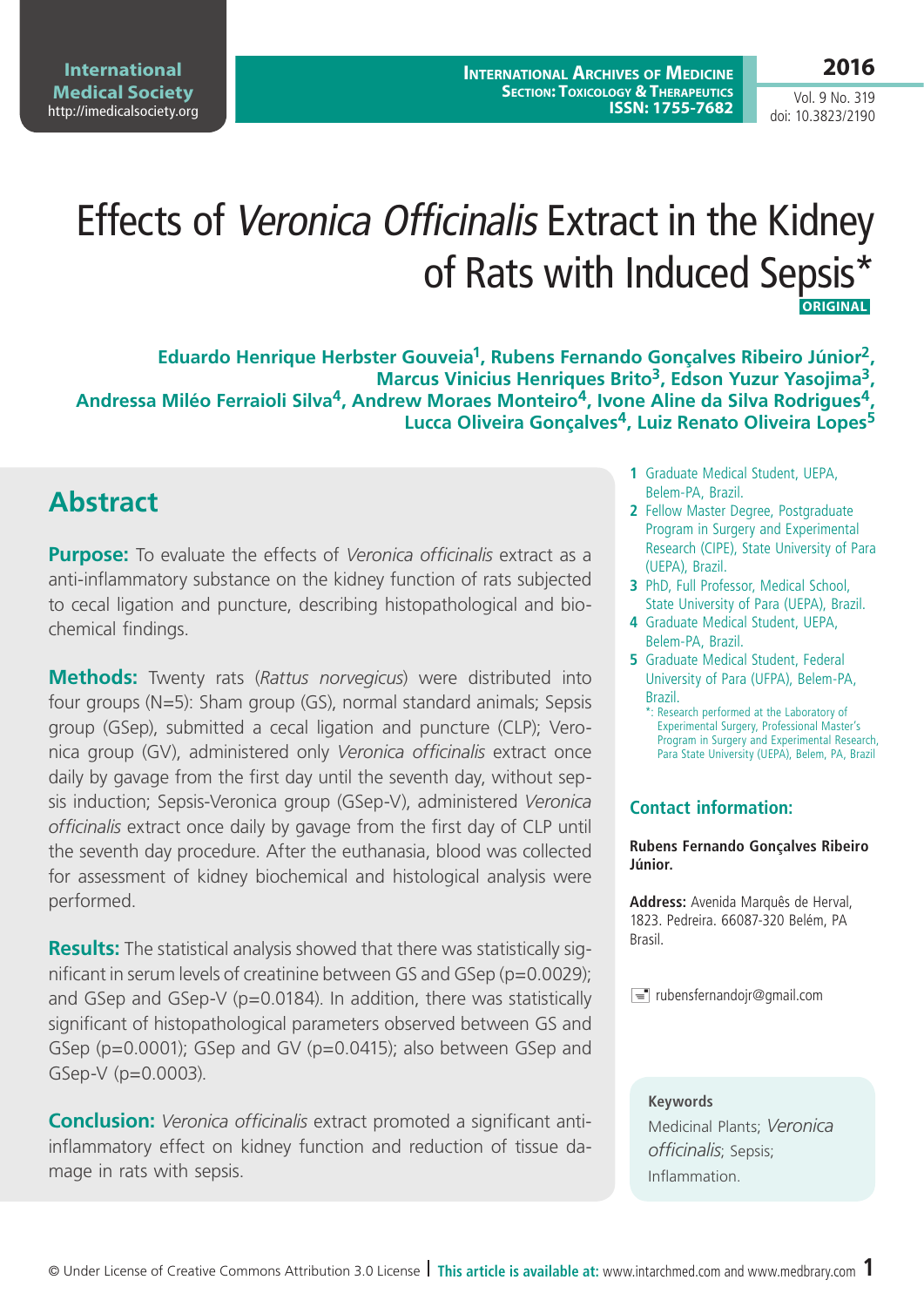**2016**

Vol. 9 No. 319 doi: 10.3823/2190

## **Introduction**

Historically, sepsis is known as a condition in which their identification and diagnosis are difficult and is reported since the beginning of time, being described by more than 2000 years, although the clinical definitions are recent [1]. Furthermore, sepsis is a syndrome resulting from the immune response initiated by an infectious process characterized by hemodynamic and metabolic changes that can lead to septic shock, multiple organ dysfunction and death [2].

Once initiated inflammatory response, cytokines activate several mechanisms such as inflammatory cell recruitment, activation of endothelial cells, vasodilatation, increased capillary permeability, microcirculatory thrombosis, increased production of free radicals, exacerbation of apoptosis and compromised mitochondrial function. All these factors can contribute to reduction in supply or consumption of oxygen, with consequent genesis or worsening organ dysfunction [3].

Between the organs most affected by sepsis, kidney stand out because septic shock causes acute kidney injury (AKI), through modulation of renal inflammation by specific components of the inflammatory cascade induced sepsis, once apoptosis of cells tubular epithelial kidney can be quite significant in sepsis [4, 5].

A plant traditionally used to treat lung diseases is the Common Speedwell (*Veronica officinalis*), a member of the Plantaginaceae Family. In Europe, *Veronica officinalis L*. is a wide spread species found growing a long forest edges, in under wood and meadows up to subalpine altitudes. Especially in the 16th and 17th centuries, *Veronica officinalis* was recommended for stomach and intestinal diseases, renal lithiasis, colic and pulmonary diseases. In Romanian folk medicine, was used for kidney diseases, cough, and catarrh, and was known for its wound healing properties and its indication in lung diseases [6].

Many drugs have been discovered from plant extracts enshrined in popular scenario of the Amazon region. Among these herbs, there is the popular wisdom "Pau de Veronica" (*Veronica officinalis*), whose tea of all plant parts are used for inflammation in general, liver disease, bronchitis, pneumonia and influenza [7].

Thus, the aim of this study is to evaluate whether serum urea and creatinine levels and the histopathological parameters are influenced by *Veronica officinalis* extract in rats induced by sepsis.

## **Methods**

Before the start of the project, it was approved by the Ethics Committee in the Use of Animals of State University of Pará (UEPA), protocol 01/14. Twenty adults males Wistar rats (*Rattus norvegicus*) were used, weighing between 200-250g, provided from the Animal Colony of the Experimental Surgery Laboratory of UEPA, kept in a controlled environment, with food and water *ad libitum*. The animals were randomized distributed into four groups, with eight animals each:

- Sham Group (GS): The animals were used as normal standard for biochemical and histological analysis; the animals underwent the same surgical techniques, but without the performance of CLP;
- Sepsis Group (GSep): Animals were only realized the cecal ligation and puncture (CLP) [8];
- Veronica Group (GV): Administered *Veronica officinalis* extract (10ml/kg/day) once daily by gavage for seven days [9], without the performance of cecal ligation and puncture (CLP);
- Sepsis-Veronica Group (GSep-V): Administered *Veronica officinalis* extract (10ml/kg/day) once daily by gavage from the first until the seventh day of the CLP.

The animals were anesthetized with ketamine hydrochloride (100 mg/Kg) and xylazine hydrochloride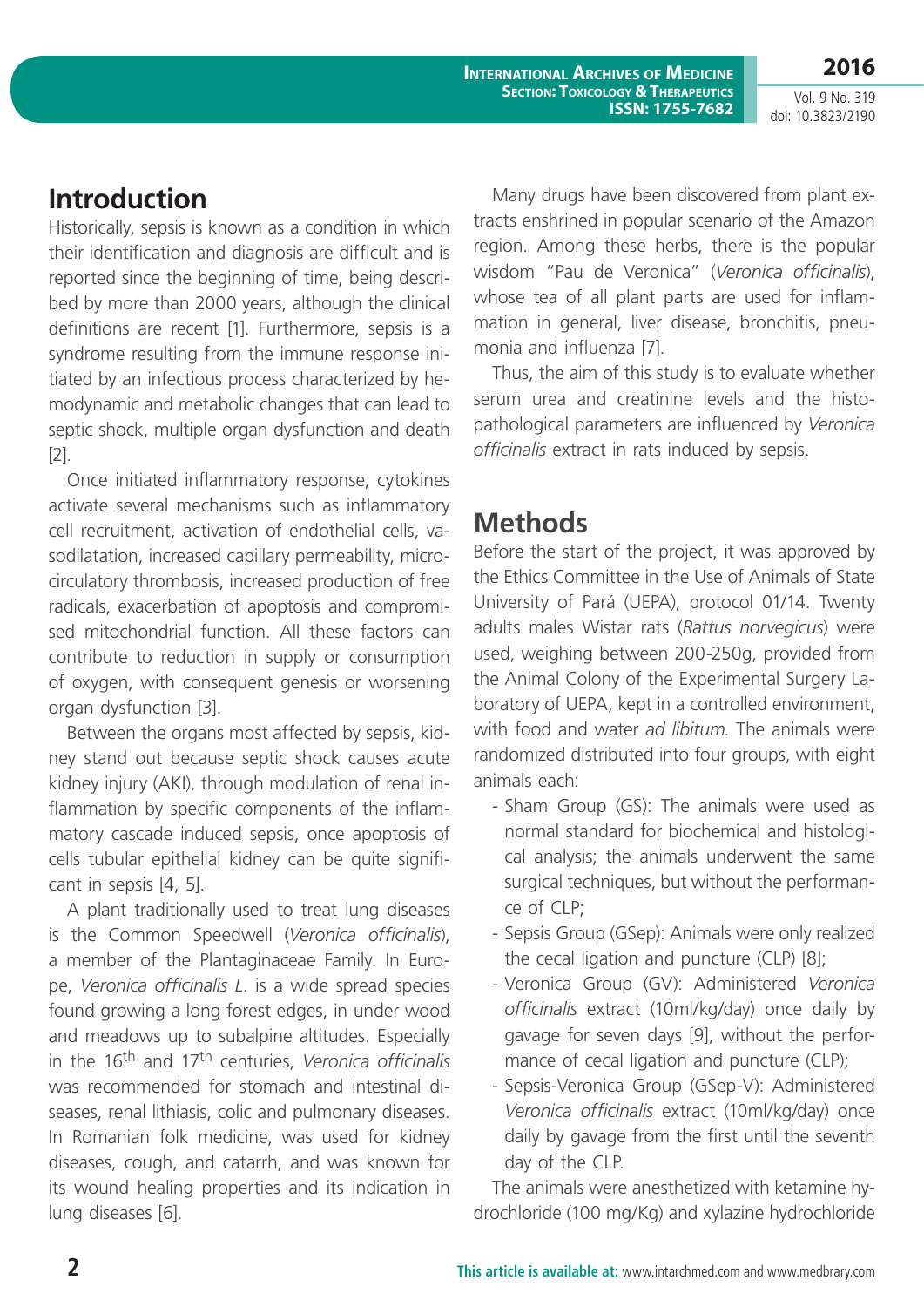**International Archives of Medicine SECTION: TOXICOLOGY & THERAPEUTICS ISSN: 1755-7682**

Vol. 9 No. 319 doi: 10.3823/2190

(10 mg/Kg), intraperitoneally. After was performed the epilation and antisepsis of the abdominal region. Subsequently, was performed a laparotomy of three centimeter.

#### **Sepsis induction**

Surgical procedures followed the same pattern described by Botelho et al. [8] that consist in opening the abdominal cavity, locate, expose and isolate the cecum, leaving the rest of the small and large intestine into the peritoneal cavity, taking care not to violate or damage the mesenteric vessels. To induce a high-grade sepsis, 75% of cecum was ligated with silk 4-0 just after the ileocecal valve. Cecal stump was transfixed by a single throughand-through puncture with a 21 G needle. After the surgical procedure, was administered pre-heated saline (5ml/100g) by subcutaneously and dipirona 30mg/kg for analgesia.

#### **Plant Extract**

The extract is composed of the herb *Veronica officinalis L.*; the plant material was obtained and the extract was prepared by BioTae<sup>®</sup> (Sao Paulo/Brazil). The plant material was harvested and dried and specialists of BioTae® confirmed botanical identity through macroscopic and analytical examination. This was followed by a maceration, swirling and boiling process (30min) using a 1/10 dilution of dried plant material and ethanol (50%).

#### **Laboratory and histopathological analysis**

Performed euthanasia of animals was collect the kidney of the animal, that were stored in 10% buffered formaldehyde and used for histopathological analysis by means of hematoxylin and eosin.

Kidney function was verified by measuring the serum levels of urea and creatinine. The verification was performed using 3 mL of plasma analysis, which was prepared by centrifugation at 2500rpm for 15 minutes. The collection was performed immediately after the euthanasia of the animal by inferior vena cava puncture.

#### **Statistical analysis**

Data were reported as means±SD. Biochemical parameters analysis was compared by the ANOVA test, followed by Tukey test between the groups and histopathological examination by Kruskal-Wallis test, followed by Student-Newman-Keuls test for confirmation of statistical significance, adopting a 5% significance level to reject the nullity hypothesis. Bioestat 5.3® was used for statistical analysis.

### **Results**

During the research, no animal died after surgical procedure. There were no other complications like dehiscence, fistulae or infection.

The analysis of kidney biochemical parameters **(Table 1)** shows that was significant statistical difference (p<0.05) in serum levels of creatinine between Sham and Sepsis group (p=0.0029), also between GSep and GSep-V (p=0.0184). There was no significant statistical difference on serum levels of urea between groups when compared each other (data no showed).

**Table 1.** Results of effect of *Veronica officinalis* extract on kidney biochemical parameters of Wistar rats.

| <b>Parámetros Bioquímicos Séricos</b>                                                                                            | <b>GS</b>      | <b>GSep</b>                  | <b>GV</b>     | <b>GSep-V</b>     | p-valor*     |  |  |
|----------------------------------------------------------------------------------------------------------------------------------|----------------|------------------------------|---------------|-------------------|--------------|--|--|
| Ureia (mg/dL)                                                                                                                    | $36+9.46$      | $39+10.05$                   | $37.4 + 5.13$ | $41.2 + 6.91$     | 0.7732       |  |  |
| Creatinina (mg/dL)                                                                                                               | $0.3 \pm 0.07$ | $0.61 \pm 0.05$ <sup>a</sup> | $0.2 \pm 0.0$ | $0.24 \pm 0.09^b$ | $a_{0.0029}$ |  |  |
|                                                                                                                                  |                |                              |               |                   | $b_{0.0184}$ |  |  |
| ANOVA test. Data are reported as means $\pm$ SD. <sup>a</sup> : p<0.05 in relation to GS; <sup>b</sup> : p<0.05 compared to GSep |                |                              |               |                   |              |  |  |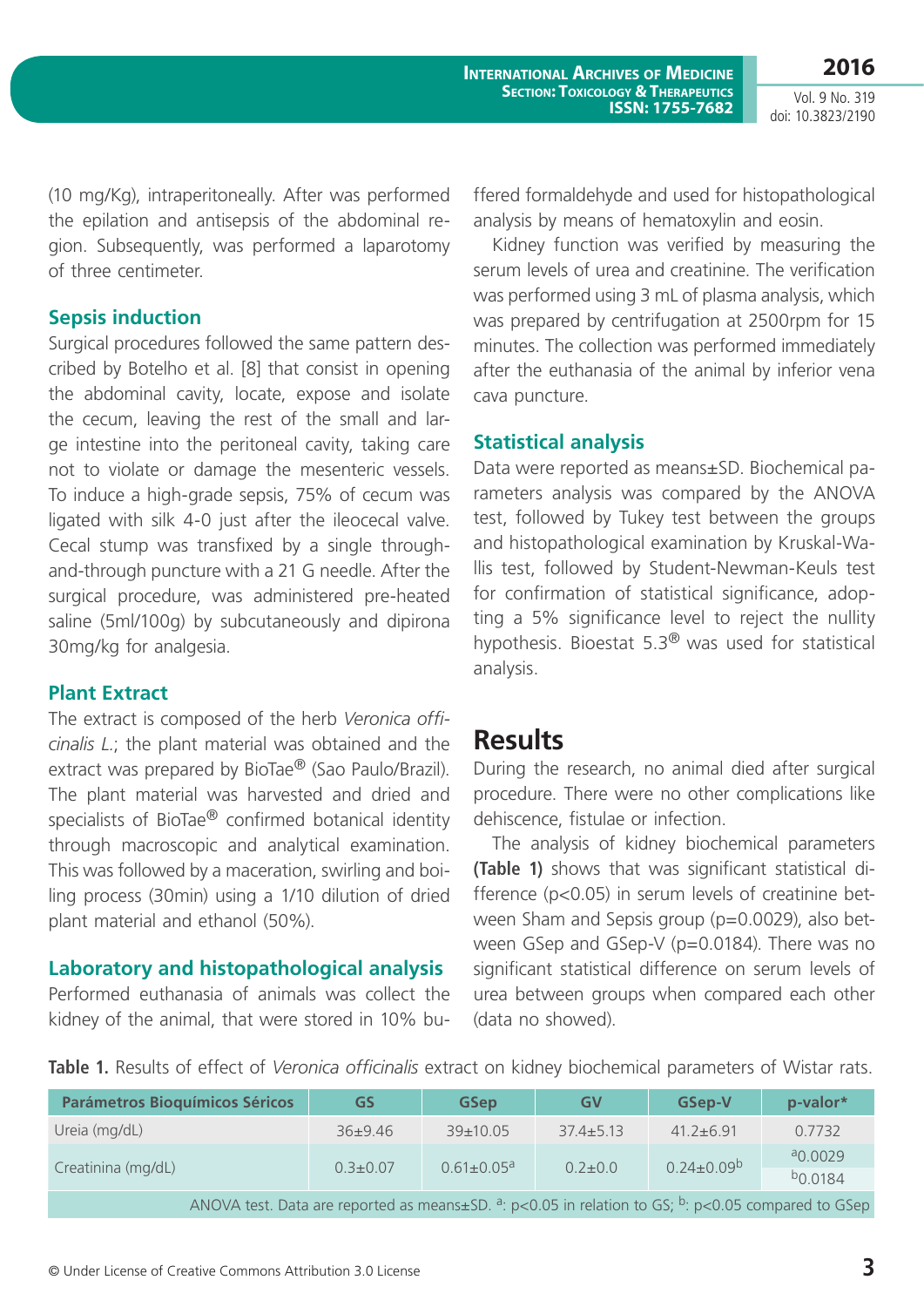**2016**

Vol. 9 No. 319 doi: 10.3823/2190

Histopathological examination of the kidney showed inflammatory response in all animals at different levels, with presence of interstitial pyelonephritis, vascular congestion and inflammatory infiltrate, mainly consisting of polymorphonuclear, parenchymal edema, hyaline and hematic casts, but without changing the architecture of the organ. It was also observed tubular and glomerular necrosis.

The histopathological analysis was ranked scores: 0 (absent), 1 (mild), 2 (moderate) and 3 (severe). The variables were compared between groups by the average of the scores **(Table 2)**.

| <b>Table 2.</b> Scores of histopathological parameters eva- |  |
|-------------------------------------------------------------|--|
| luated between groups.                                      |  |

| <b>Type of lesion</b>           | <b>GS</b> | <b>GSep</b> | GV  | <b>GSep-V</b> |  |  |
|---------------------------------|-----------|-------------|-----|---------------|--|--|
| Interstitial pyelonephritis     | 0.4       | 2.0         | 1.0 | 0.6           |  |  |
| Vascular congestion             | 0.4       | 1.8         | 1.8 | 0.8           |  |  |
| Polymorphonuclear<br>infiltrate | 0.4       | 1.6         | 1.2 | 0.4           |  |  |
| Parenchymal edema               | 0.8       | 1.8         | 1.2 | 1.2           |  |  |
| Hyaline casts                   | 0.4       | 1.6         | 06  | 0.2           |  |  |
| Hematic casts                   | 0.4       | 1.2         | 06  | 0.2           |  |  |
| Tubular necrosis                | 0.4       | 1.4         | 0.4 | 0.4           |  |  |
| Glomerular necrosis             | 0.4       | 1.4         | 0.4 | 0.4           |  |  |
| General mean                    | 0.45      | 1.6         | 0.9 | 0.52          |  |  |
| Data are reported as mean.      |           |             |     |               |  |  |

There was statistically significant difference of histopathological parameters observed between GS and GSep (p=0.0001), GSep and GV (p=0.0415), also between GSep and GSep-V (p=0.0003) **(Figure 1)**.

Parenchymal edema and infiltration of polymorphonuclear were the most inflammatory parameters observed in all groups during histopathological analysis **(Figure 2)**. Moreover, death from renal tissue was quite evident for tubular necrosis and glomerular.



**Figure 2:** Photomicrograph of stained kidney with hematoxylin-eosin (40x). A: GS; B: GV; C: GSep: arrow indicating nephron with inflammatory infiltrate; D: GSep-V: arrow showing parenchymal edema.



## **Discussion**

Sepsis is a syndrome resulting from the immune response initiated by an infectious process characterized by hemodynamic and metabolic changes that can lead to septic shock, multiple organ dysfunction and death [2] that presents criteria and definitions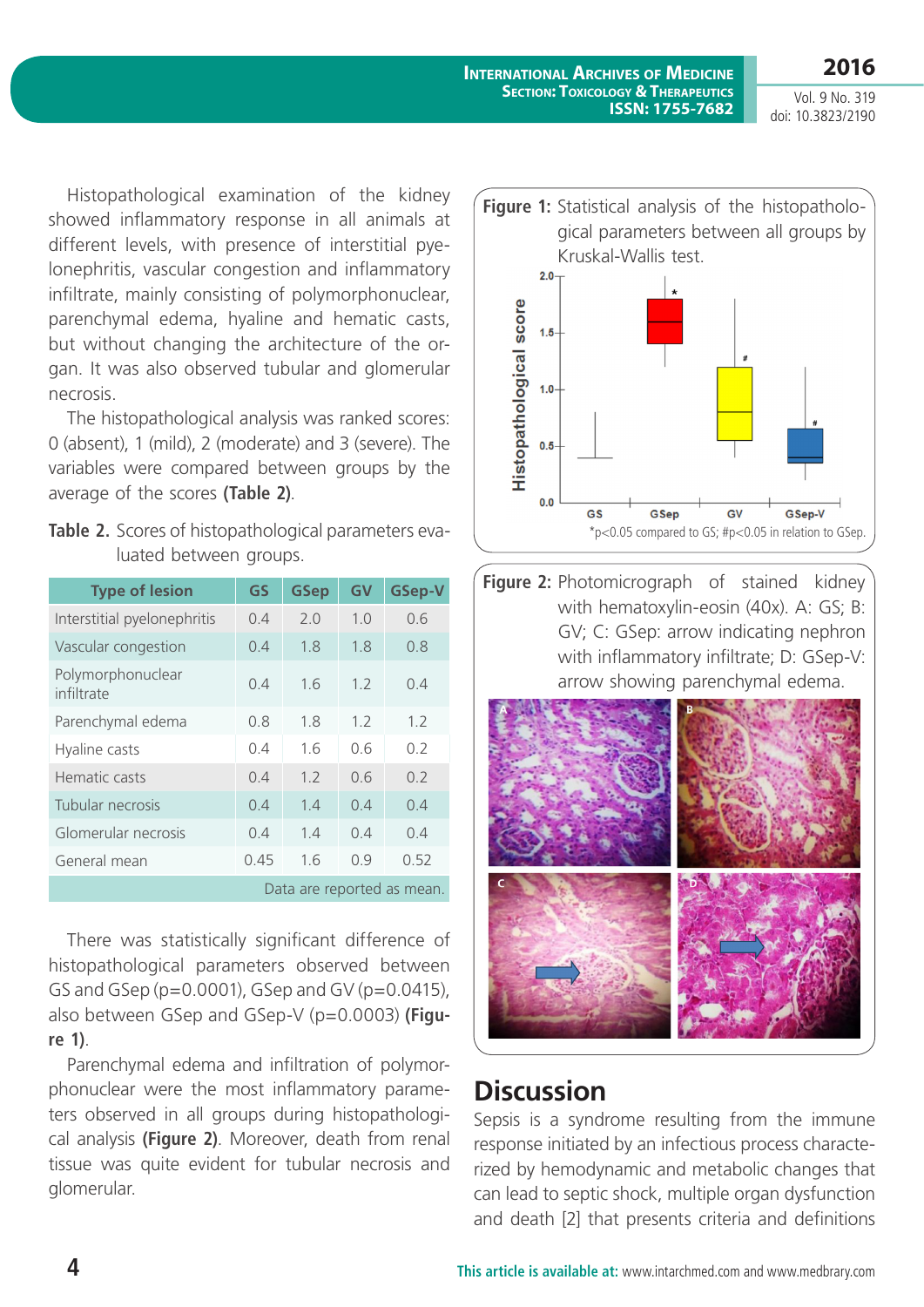Vol. 9 No. 319 doi: 10.3823/2190

divided into groups: sepsis, severe sepsis and septic shock [10, 11, 12].

In the present study we used a model of high reproducibility sepsis induction, easy to perform and inexpensive to use. It is different from other models, an infection not by a specific agent, but with the presence of different types and species of microorganisms in the intestinal tract of the animal. There were methodological careful to perform perforations to guarantee the pathogenicity, but the less time not induce severe sepsis that preclude the time of the animal's survival to euthanasia.

The sudden reduction in glomerular filtration determines the diagnosis of acute kidney injury (AKI) is important to note that the first diagnostic test of renal function loss is clinically evidenced by the increase in serum creatinine levels, this criterion inaccurate and late, with proven such changes found in this study [13, 14].

There are several standardizations for the diagnosis of acute kidney injury, including the ADQI group (Acute Dialysis Quality) proposed the severity rating of AKI, the RISK [15].

Subsequently, the AKIN (Acute Kidney Injury Network) group, proposed the modification of the classification and defined AKI as increased serum creatinine greater than or equal to 0.3 mg/dL or percentage increase equal to or greater than 1.5 times the baseline obtained in the last 48 hours, adding the criterion reduced urine flow as a marker function. It is worth noting that these diagnostic organizations are the most accepted actually [16, 17].

Similar to this research [17], this study demonstrates an increased urea value in the sepsis group was not statistically significant, in addition, there was significant reduction in creatinine clearance between GS and GSep, also between GSep and GSep-V, confirming the occurrence of renal damage non oliguric induced sepsis. To confirm renal injury sepsis group was presented the corresponding histological image to the body, which presented quite necrosis and inflammation.

Unlike group sepsis group in which there was administration of *Veronica officinalis* extract showed better creatinine clearance when compared to the sepsis group, with correspondence with the histopathological analysis, in which there was a less harmful effect on the kidney tissue, prevailing only one edema parenchyma and vascular congestion.

It is known that *Veronica officinalis* extract promotes a reduction of pro-inflammatory chemical mediators in the lung, such as eotaxin, IL-8 and IL-6. Besides the fact of presenting an inhibitory effect on prostaglandin E2 (PGE2), derived directly from the degradation of arachidonic acid present in the cell membrane [18, 19].

In according to Rhen and Cidlowski [20], one of the main inhibitory mechanisms of inflammation is to decrease expression of the gene which codifies COX-2. COX-2 expression is initiated by the response to proinflammatory stimuli through mitogen-activated protein kinase or NF-kB inflammatory signaling pathways [21].

Although there are no studies evaluating the effects of the extract directly on the kidney, evidenced that the anti-inflammatory effects also occurred in the kidney tissue, promoting a reduction in the inflammatory response, and may even have therapeutic effect in animals subjected to sepsis, allowing improvement survival, as noted in kidney function and histopathological analysis.

Furthermore, investigations are necessary to find the possible bioactive compounds, as well as experimental studies should be conducted to confirm the efficacy of *Veronica officinalis* extracts in the treatment of sepsis.

### **Conclusion**

*Veronica officinalis* extract caused a significant improvement of renal function and decrease the damage on kidney tissue of rats that were induced with sepsis.